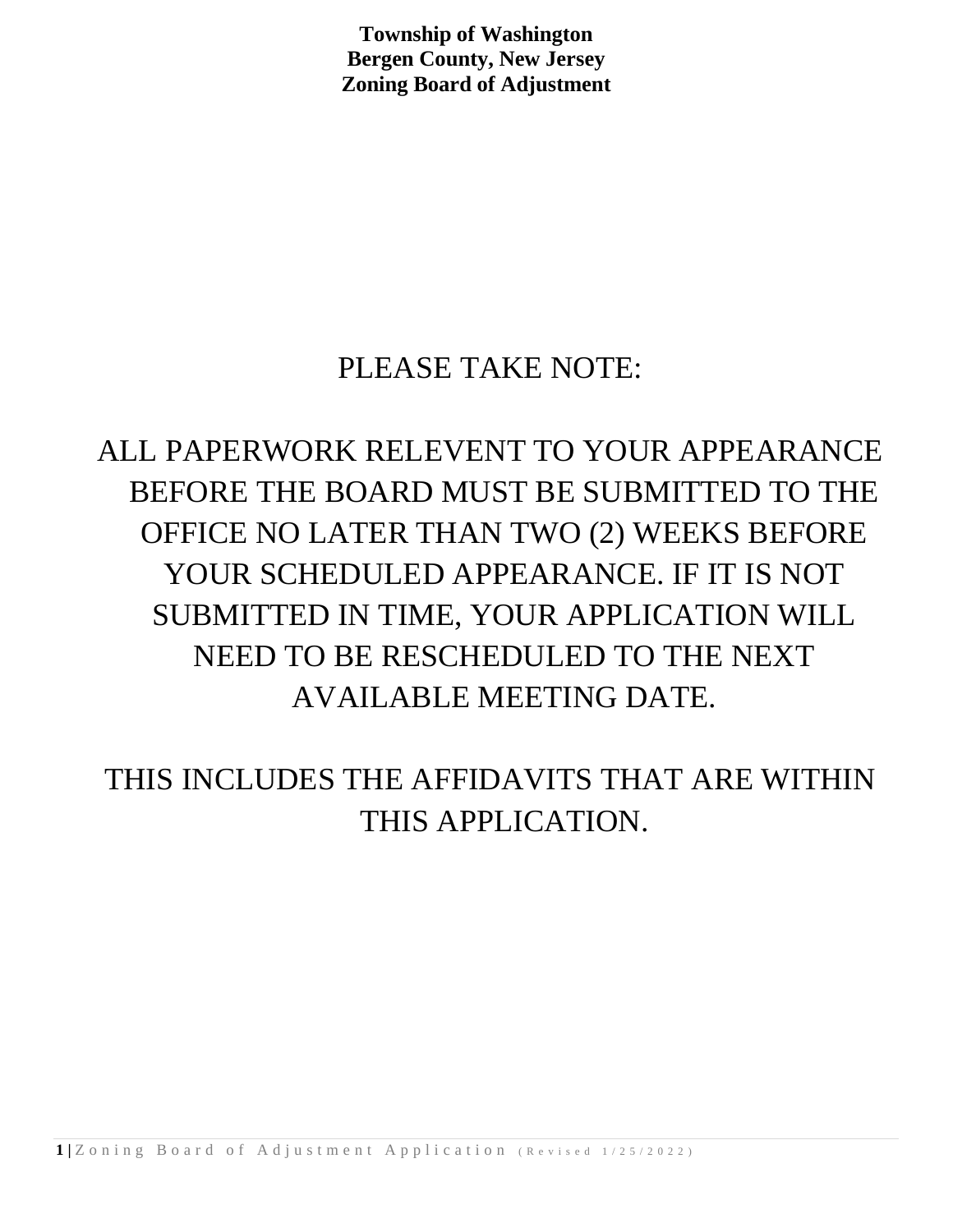In order to file an appeal, the following steps must be taken:

- 1. A letter of denial from the Zoning Officer is the first requirement needed to apply for a variance.
- 2. All applicants must submit a copy of the survey submitted to the Zoning Officer with all additions marked.
- 3. Proof that all taxes are paid and up to date must be provided with application to the Planning Board Secretary. A letter from the Tax Collector can be obtained at the Tax Window (Second Floor) or via email to [taxcollector@twpofwashington.us.](mailto:taxcollector@twpofwashington.us)
- 4. You must obtain a list of property owners who reside within 200 feet of the application property from the Tax Assessor's office, located on the lower level of the Municipal Building, on Mondays between the hours of 8:30AM-10:45AM. The request form is located on page 16 of this application. The cost of this service is \$10.00. The list of property owners must be current. After six (6) months, a new list must be obtained.
- 5. All property owners who reside within 200 feet of any point of the property in question must be served with a notice, via certified mail with return receipt or in person, at least ten days before the date of the hearing. If the applicant's property is within 200 feet of a County Road, notice must also be sent to the Bergen County Planning Board located in Hackensack, New Jersey by certified mail with return receipt at least ten days prior to the hearing. Also, if the applicant's property is within 200 feet of an adjacent municipality, notice must be sent to the Clerk's Office of that municipality. If the home is part of the Lake Association, a notice must also be sent to the Lake Association. List the names and addresses of all parties notified on the Affidavit of Notification and include a copy of the notice that was sent when submitting to the Zoning Board Secretary. If notifying via certified mail with return receipt, the white receipts must also be submitted to the Zoning Board Secretary at the same time as the Affidavit of Notification. Prior to the meeting day, all green certified return receipt cards must be submitted to the Zoning Board Secretary.
- 6. Applicant must publish notification in the newspaper at least 10 days prior to the actual meeting date. A copy of the actual newspaper article must be presented to the Secretary before the hearing.

The Zoning Board of Adjustment has on record the following newspapers for publication:

- The Ridgewood News**:** Fax: 201-612-7992; email: [BERLEGAL@gannett.com](mailto:BERLEGAL@gannett.com) Please note: the Ridgewood News is published on Fridays. Advertisement must be received by noon the Wednesday prior to the Friday publication. Be sure to specify that it is to be published in The Ridgewood News.
- The Record: Fax: 201-646-4532; email: [BERLEGAL@gannett.com](mailto:BERLEGAL@gannett.com) Please note: Be sure to specify that it is to be published in The Record. Publication deadlines can be found [here.](https://www.twpofwashington.us/home/180006394/180006394/Images/PUBLIC%20NOTICE%20DEADLINES.pdf)
- 7. Fees are as follows: (Payable to "Township of Washington" when application is submitted to the Secretary.)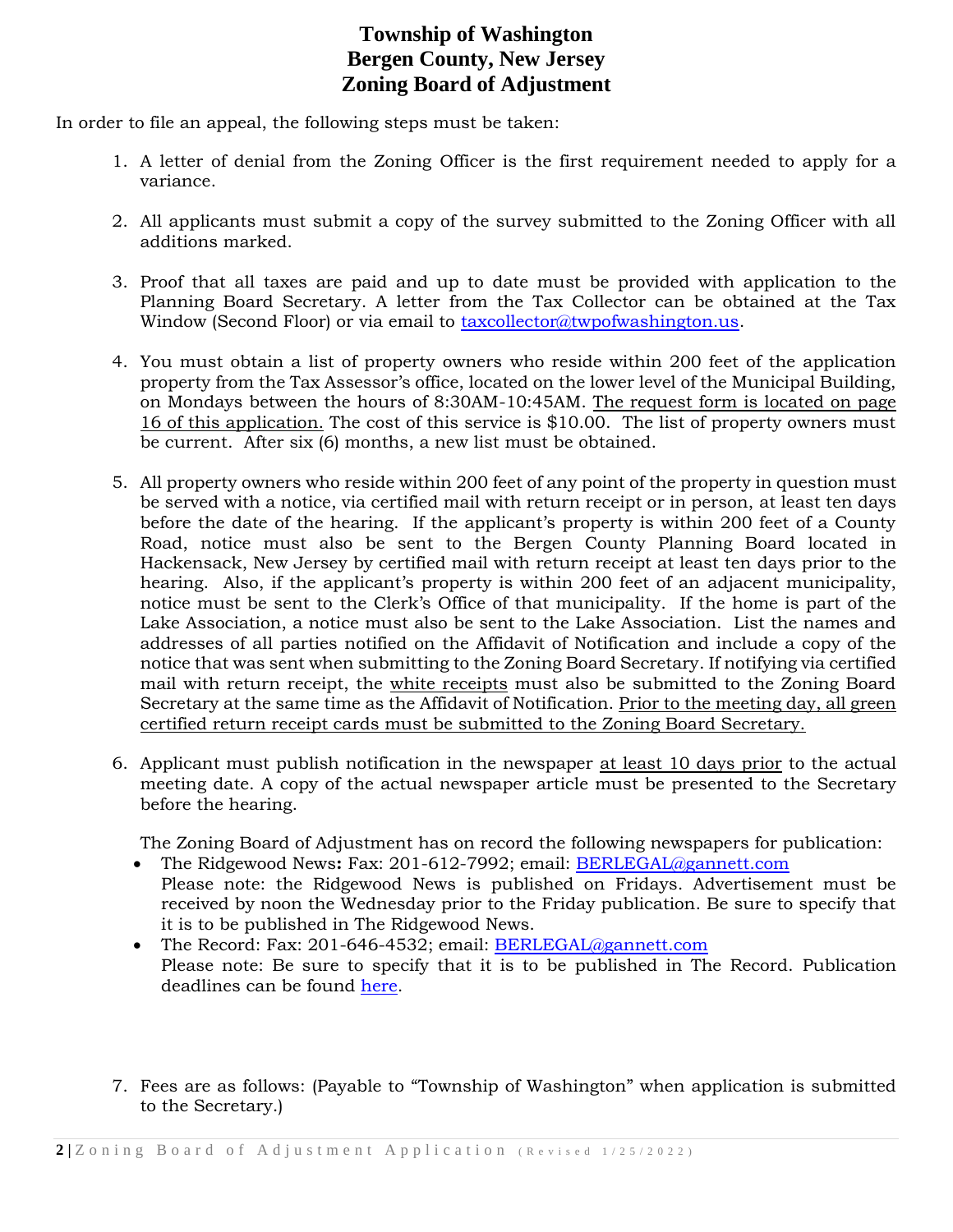A. VARIANCES:

| 1. Any application containing a bulk/simple variance | \$100.00 |
|------------------------------------------------------|----------|
| 2. Application to appeal Zoning Officer Decision     | \$100.00 |

3. Any application containing a use variance \$200.00

MINOR OR MAJOR SITE PLAN OR MINOR OR MAJOR SUBDIVISION WITH A USE VARIANCE (Contact Secretary for Fees)

- B. ATTORNEY AND PUBLICATION FEES: \$750.00
- 8. Variance request options:
	- A. SIMPLE VARIANCE OPTION:
		- i. If the application involves nothing more than the erection of a fence or shed on the property of a single-family residence or the construction of a swimming pool/accessory to a single-family residence, then the applicant may submit a drawing on the plot plan of the property showing clearly what is proposed with dimensions and its relationship to existing structures and property lines.
		- ii. If the application involves the construction of an addition to or an alteration of a single-family residence then the applicant must submit a drawing on the plot plan as set forth above plus 13 sets of drawings showing the addition (exactly as it will be built) with all pertinent information, such as height, overhangs (front, sides, rear), type of siding, projections into rear, side or front yards (air conditioning units, heating units, fire place chimney, porches, decks, stoops), etc.
	- B. SITE PLAN OR SUBDIVISION WITH A USE VARIANCE applicant must submit thirteen (13) copies each of the following:
		- a. Complete set of architectural plans of any proposed building alterations or addition.
		- b. A 200-foot radius map showing size of plot, bounding streets and all properties within 200 feet of each boundary with block and lot numbers and names of owners.
		- c. All plans must be signed and sealed by a licensed architect or engineer.
- 9. Any applicant may appear in person or may be represented by an authorized agent or attorney before the Zoning Board of Adjustment when your appeal is scheduled to be heard, except if applicant is a corporation, then applicant must be represented by an attorney.
- 10.If applicant is a corporation, it must provide a certificate listing names and addresses of all stockholders that own 10% or more of the corporation stock of any class.
- 11.The Zoning Board meets in the Municipal Courtroom on the third Tuesday of each month at 7:30 pm, unless otherwise noted by the Secretary due to holidays or vacations.
- 12.It is the responsibility of the applicant to specify in this application all requests for relief, variances from any section of the zoning ordinance that is required and to complete all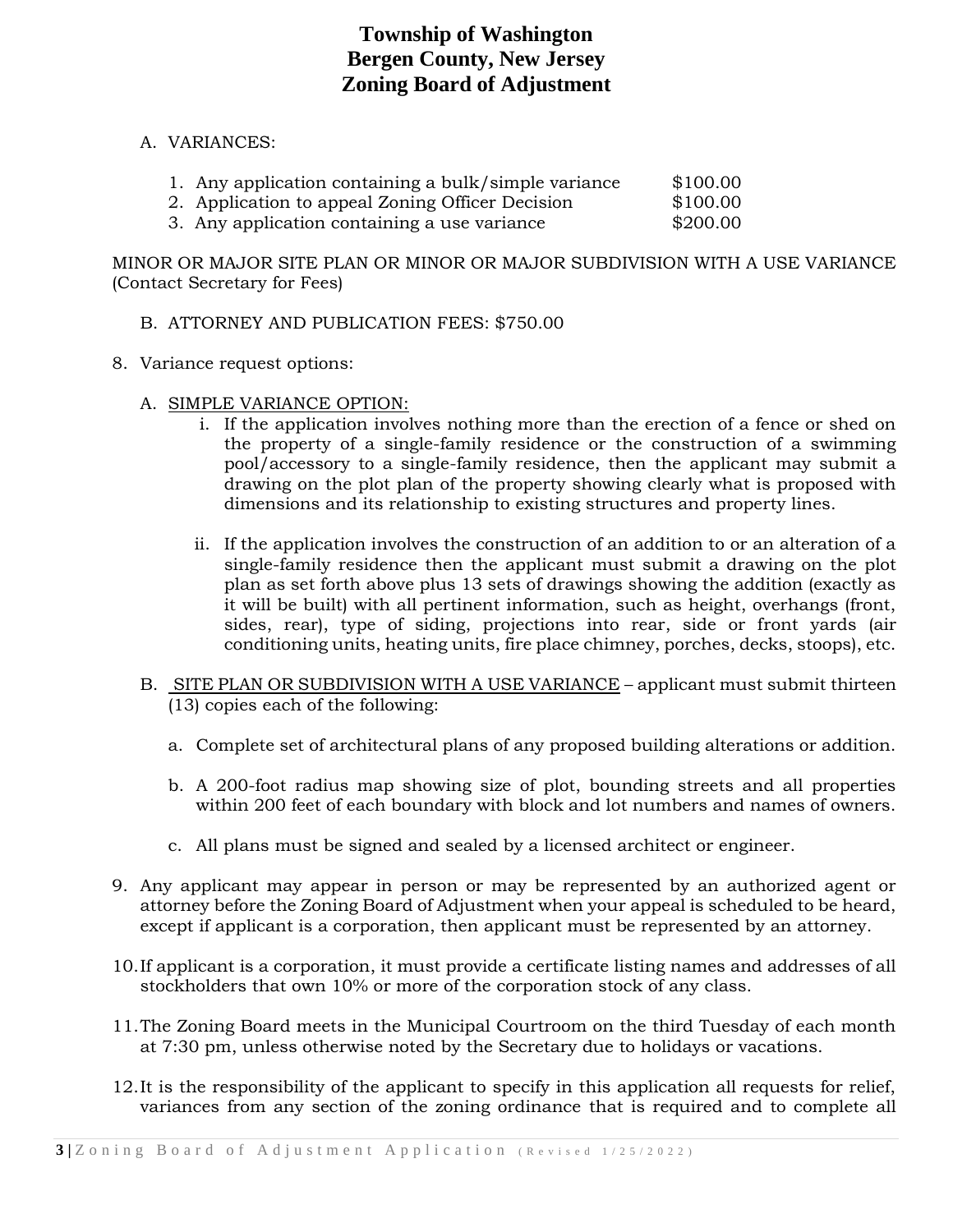required forms comprising the application. Should any unspecified violation of a substantial nature be found prior to or during the course of a public meeting, no such relief can be granted and the case cannot be permitted to proceed without re-advertising and reserving the notice. If the failure is not discovered by the Board until it commences its deliberation after closing the public hearing, the results may be a denial of the entire application, or the granting or recommendation that the variance be granted limited to the specific relief requested, which will result in the necessity for a re-application to obtain the remaining relief requested. Only the Secretary of the Zoning Board can determine if the application is complete.

- 13.No new cases will be heard past 10:00 p.m., except if decided by the Zoning Board of Adjustment.
- 14.Cases are set up on the agenda for the Zoning Board of Adjustment on a first-come, firstserve basis.

**If you have any questions, please contact the Zoning Board Secretary at 201-666-1463 between the hours of 8:30AM-4:30PM, Monday – Friday.** 

**PETITION OF APPEAL SERVICE SERVICES** FORM A

 $Date -$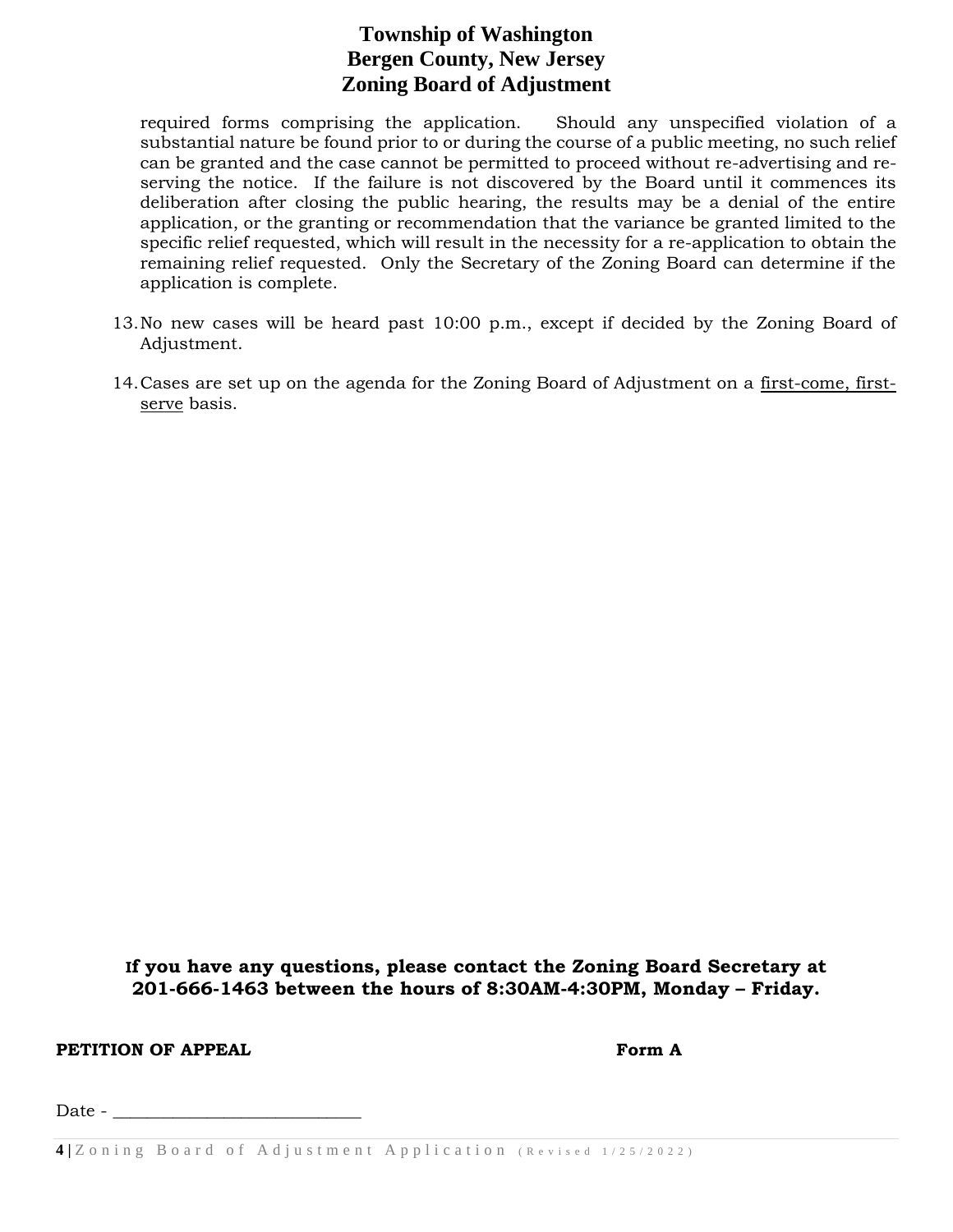Dear Members of the Zoning Board of Adjustment:

\_\_\_\_\_\_\_\_\_\_\_\_\_\_\_\_\_\_\_\_\_\_\_\_\_\_\_\_\_\_\_\_\_\_\_\_\_\_\_\_\_\_\_\_\_\_\_\_\_\_\_\_\_\_\_\_\_\_\_\_\_\_\_\_\_\_\_\_\_\_\_\_

 $\_$  , and the set of the set of the set of the set of the set of the set of the set of the set of the set of the set of the set of the set of the set of the set of the set of the set of the set of the set of the set of th

 $\_$  , and the set of the set of the set of the set of the set of the set of the set of the set of the set of the set of the set of the set of the set of the set of the set of the set of the set of the set of the set of th

\_\_\_\_\_\_\_\_\_\_\_\_\_\_\_\_\_\_\_\_\_\_\_\_\_\_\_\_\_\_\_\_\_\_\_\_\_\_\_\_\_\_\_\_\_\_\_\_\_\_\_\_\_\_\_\_\_\_\_\_\_\_\_\_\_\_\_\_\_\_\_\_

\_\_\_\_\_\_\_\_\_\_\_\_\_\_\_\_\_\_\_\_\_\_\_\_\_\_\_\_\_\_\_\_\_\_\_\_\_\_\_\_\_\_\_\_\_\_\_\_\_\_\_\_\_\_\_\_\_\_\_\_\_\_\_\_\_\_\_\_\_\_\_\_

\_\_\_\_\_\_\_\_\_\_\_\_\_\_\_\_\_\_\_\_\_\_\_\_\_\_\_\_\_\_\_\_\_\_\_\_\_\_\_\_\_\_\_\_\_\_\_\_\_\_\_\_\_\_\_\_\_\_\_\_\_\_\_\_\_\_\_\_\_\_\_\_

The undersigned, owner of property in the Township of Washington, Bergen County, New Jersey, known as Block # \_\_\_\_\_\_\_\_\_\_\_, Lot # \_\_\_\_\_\_\_\_\_\_\_ and located at has been refused permission by the Zoning Officer and /or the Township Engineer to

The local Zoning Officer and/or the Township Engineer claim that such permission would conflict with Section \_\_\_\_\_\_\_\_\_\_\_\_\_\_\_\_ of the Township of Washington Zoning Ordinance. I hereby appeal the decision of the local Zoning Officer and/or the Township Engineer.

Respectfully,

\_\_\_\_\_\_\_\_\_\_\_\_\_\_\_\_\_\_\_\_\_\_\_\_\_\_\_\_\_\_\_\_\_\_\_\_ (NAME)

\_\_\_\_\_\_\_\_\_\_\_\_\_\_\_\_\_\_\_\_\_\_\_\_\_\_\_\_\_\_\_\_\_\_\_\_ (ADDRESS)

\_\_\_\_\_\_\_\_\_\_\_\_\_\_\_\_\_\_\_\_\_\_\_\_\_\_\_\_\_\_\_\_\_\_\_\_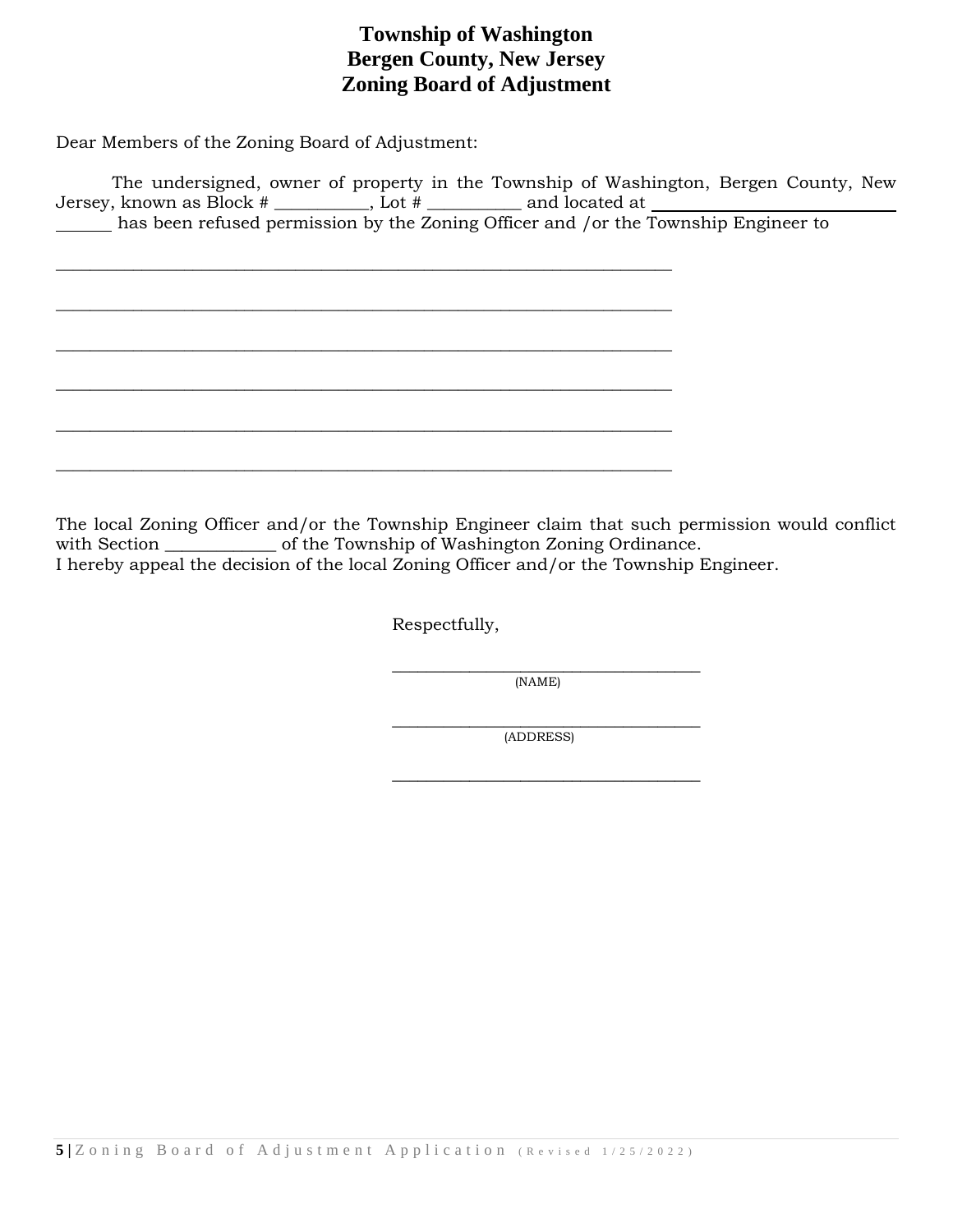| <b>APPLICATION FOR VARIANCE</b>                                                                                 |                                                                                                                       | Form B, Page 1                                                                                  |
|-----------------------------------------------------------------------------------------------------------------|-----------------------------------------------------------------------------------------------------------------------|-------------------------------------------------------------------------------------------------|
| To The Members of the Zoning Board of Adjustment:                                                               |                                                                                                                       |                                                                                                 |
|                                                                                                                 |                                                                                                                       | the strict application of the provisions of the Zoning Ordinance of the Township of Washington, |
| 1. Address                                                                                                      | <u> 1989 - Johann Stoff, deutscher Stoff, der Stoff, der Stoff, der Stoff, der Stoff, der Stoff, der Stoff, der S</u> |                                                                                                 |
| <b>Block</b>                                                                                                    | $\frac{1}{\sqrt{1-\frac{1}{2}}}\int$ Lot $\frac{1}{\sqrt{1-\frac{1}{2}}}\int$                                         | Zone                                                                                            |
| Current Use Lawrence and Current Use Lawrence and Current Use Lawrence and Current Use Lawrence and Current Use |                                                                                                                       |                                                                                                 |
| Applicant is the (circle one):                                                                                  |                                                                                                                       |                                                                                                 |
| Owner                                                                                                           | Occupant                                                                                                              | Contract Occupant/Purchaser                                                                     |
| Applicant is (circle one):                                                                                      |                                                                                                                       |                                                                                                 |
| An individual                                                                                                   | A Corporation                                                                                                         | A Partnership                                                                                   |
| Disclosure Statement:                                                                                           |                                                                                                                       |                                                                                                 |

Pursuant to N.J.S.A. 40:55D-48.1, the names and addresses of all persons owning 10% of the stock in a corporate applicant or 10% interest in any partnership applicant must be disclosed. Any corporation or a partnership which owns more than 10% interest in an applicant corporation or partnership also must disclose the names and addresses of the stockholders and partners exceeding 10% ownership.

| <b>NAME</b> | <b>ADDRESS</b> | % OF INTEREST |
|-------------|----------------|---------------|
|             |                |               |
|             |                |               |
|             |                |               |
|             |                |               |
|             |                |               |
|             |                |               |
|             |                |               |
|             |                |               |
|             |                |               |

**Form B, Page 2**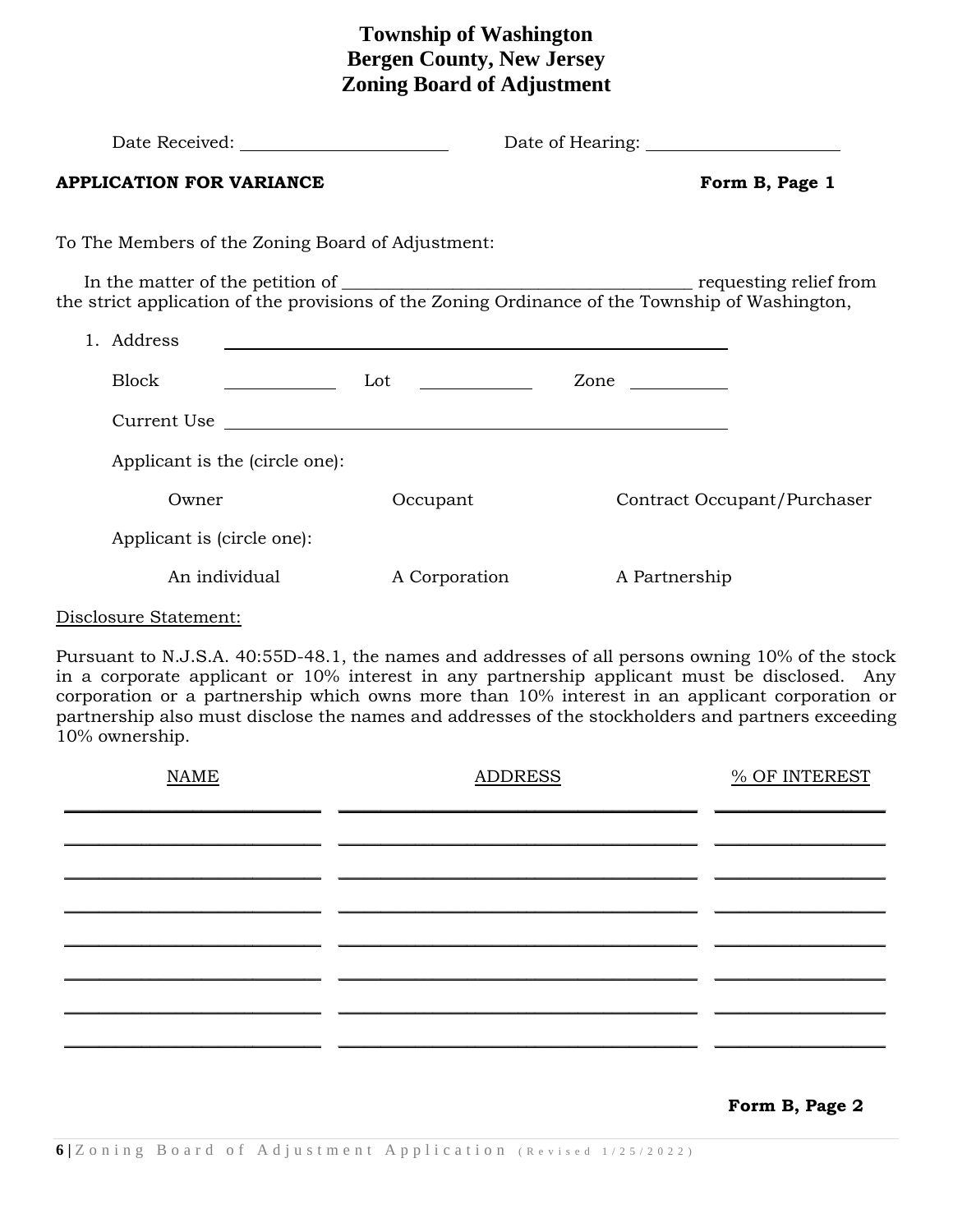| Applicant Address:<br><u> 1980 - Andrea Andrew Maria (h. 1980).</u><br>1900 - Andrew Maria (h. 1900). |  |  |  |  |
|-------------------------------------------------------------------------------------------------------|--|--|--|--|
|                                                                                                       |  |  |  |  |
| Phone:                                                                                                |  |  |  |  |
| Interest of applicant (if other than owner): ___________________________________                      |  |  |  |  |
|                                                                                                       |  |  |  |  |
|                                                                                                       |  |  |  |  |
|                                                                                                       |  |  |  |  |

2. Indicate the particular section of the Land Use Law (N.J.S.A. 40:55D-70) under which this application is made:

\_\_\_\_\_\_\_ N.J.S.A. 40:55D-70a – Appeal Decision of Administrative Officer

\_\_\_\_\_\_\_ N.J.S.A. 40:55D-70b – Interpret Map Ordinance or Special Question

\_\_\_\_\_\_\_ N.J.S.A. 40:55D-70c(1) – Seek Variance for Hardship

\_\_\_\_\_\_\_ N.J.S.A. 40:55D-70c(2) – Seek Variance Advance Purposes of Land Use Law

\_\_\_\_\_\_\_ N.J.S.A. 40:55D-70d(1) – Permit a Use

\_\_\_\_\_\_\_ N.J.S.A. 40:55D-70d(2) – Expand a Nonconforming Use

\_\_\_\_\_\_\_ N.J.S.A. 40:55D-70d(3) – Deviate from a Condition in a Permitted Use

\_\_\_\_\_\_\_ N.J.S.A. 40:55D-70d(4) – Increase in Permitted Floor Area Ratio

 $\_$  , and the set of the set of the set of the set of the set of the set of the set of the set of the set of the set of the set of the set of the set of the set of the set of the set of the set of the set of the set of th

\_\_\_\_\_\_\_ N.J.S.A. 40:55D-70d(5) – Increase in Permitted Density

\_\_\_\_\_\_\_ N.J.S.A. 40:55D-70d(6) – Height of a Principal Structure Exceeds by 10 feet or 10% Maximum Height Permitted

\_\_\_\_\_\_\_ N.J.S.A. 40:55D-34 – Issuance of a Permit for Structure in a Bed of a Mapped Street \_\_\_\_\_\_\_ N.J.S.A. 40:55D-35 – Direct Issuance of a Permit for a Lot Lacking Street Frontage

Present use of the property: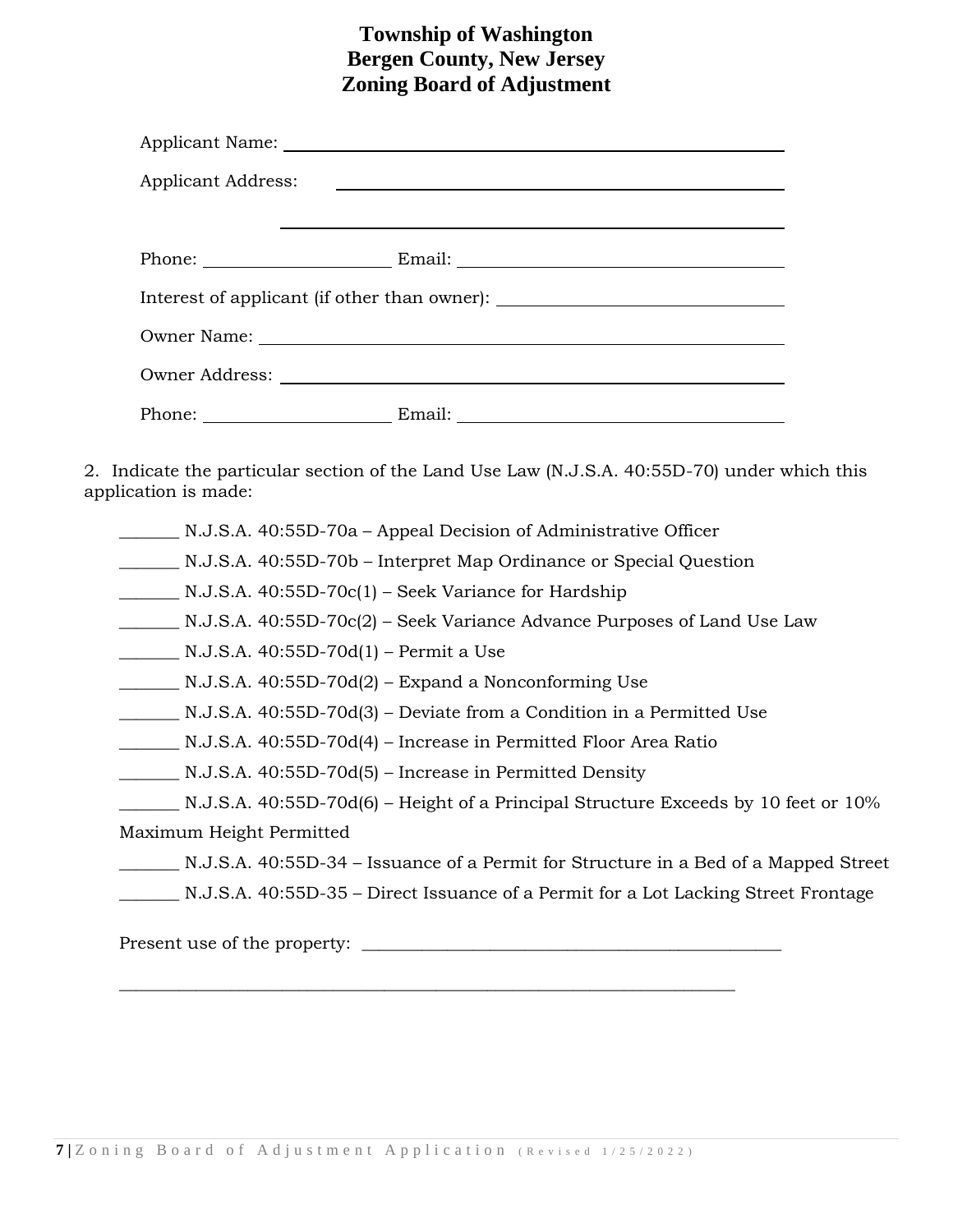#### **Form B, Page 3**

Explain in detail the exact nature of the application and changes to be made to the property, including the proposed use of the property.

If the application is under N.J.S.A. 40:55D-70c(1) what are the exceptional difficulties or undue hardship relating to the property upon which a variance is requested?

If the application is under N.J.S.A. 40:55D-70c(2) what are the purposes of the Municipal Land Use Law that would be advanced by granting the variance?

If the application is under N.J.S.A. 40:55D-70d(1) through (6), explain in detail the special reasons for which the variance is being requested?

*If this is an application under N.J.S.A. 40:55D-70d and the applicant is also requesting a site plan or subdivision approval, then the applicant must complete and submit an application to the Township Planning Board for the site plan or subdivision together with the required plans, in accordance with the Township ordinances for site plan and subdivisions.*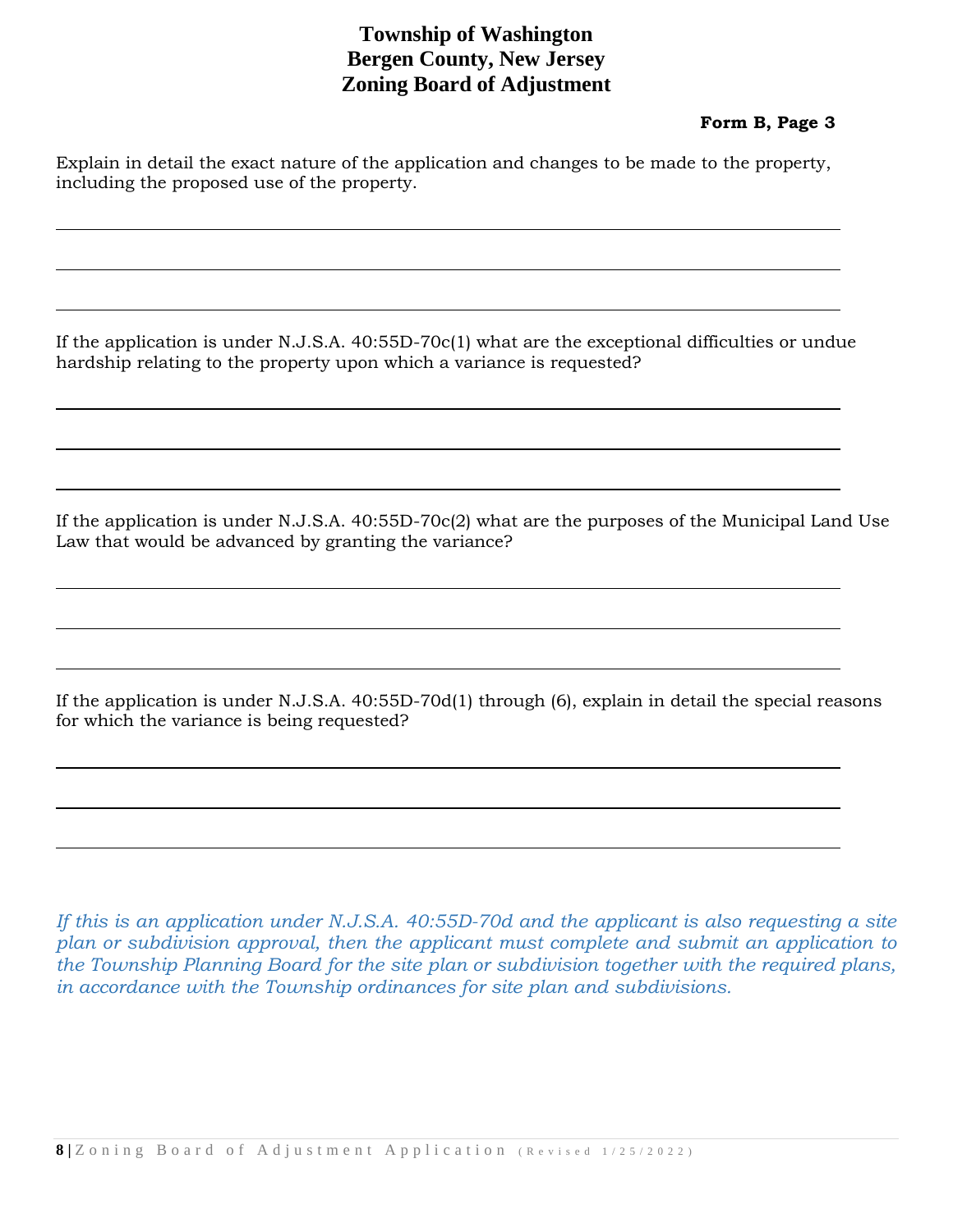|  | 3. Please fill out the following information concerning the property: | Form B, Page 4 |
|--|-----------------------------------------------------------------------|----------------|
|  |                                                                       |                |

| Item                                                             | Permitted | Section # | <b>Existing</b> | Proposed |
|------------------------------------------------------------------|-----------|-----------|-----------------|----------|
| Zone Use                                                         |           |           |                 |          |
| Minimum Lot Size (sq. ft.)                                       |           |           |                 |          |
| Minimum Width of Lot                                             |           |           |                 |          |
| Maximum Coverage                                                 |           |           |                 |          |
| Minimum Front Yard Set Back                                      |           |           |                 |          |
| Minimum Side Yard (left)                                         |           |           |                 |          |
| Minimum Side Yard (right)                                        |           |           |                 |          |
| Minimum Rear Yard                                                |           |           |                 |          |
| Maximum Height of Building                                       |           |           |                 |          |
| Parking (If Applicable)                                          |           |           |                 |          |
| Maximum Size (free standing sign)                                |           |           |                 |          |
| Maximum Height (free standing sign)                              |           |           |                 |          |
| Maximum Area (Wall Sign)                                         |           |           |                 |          |
| Accessory (Circle Applicable)<br>Shed<br>Cabana<br>Fence<br>Pool |           |           |                 |          |
| Other                                                            |           |           |                 |          |

- 4. To the best of your knowledge, has any request for a variance been granted or denied for these premises? *If yes, please attach a copy of the resolution.*
- 5. Set forth the facts showing why the variance relief can be granted without substantial detriment to the public good and why granting the variance will not substantially impair the intent and purpose of the zoning plan and zoning ordinance.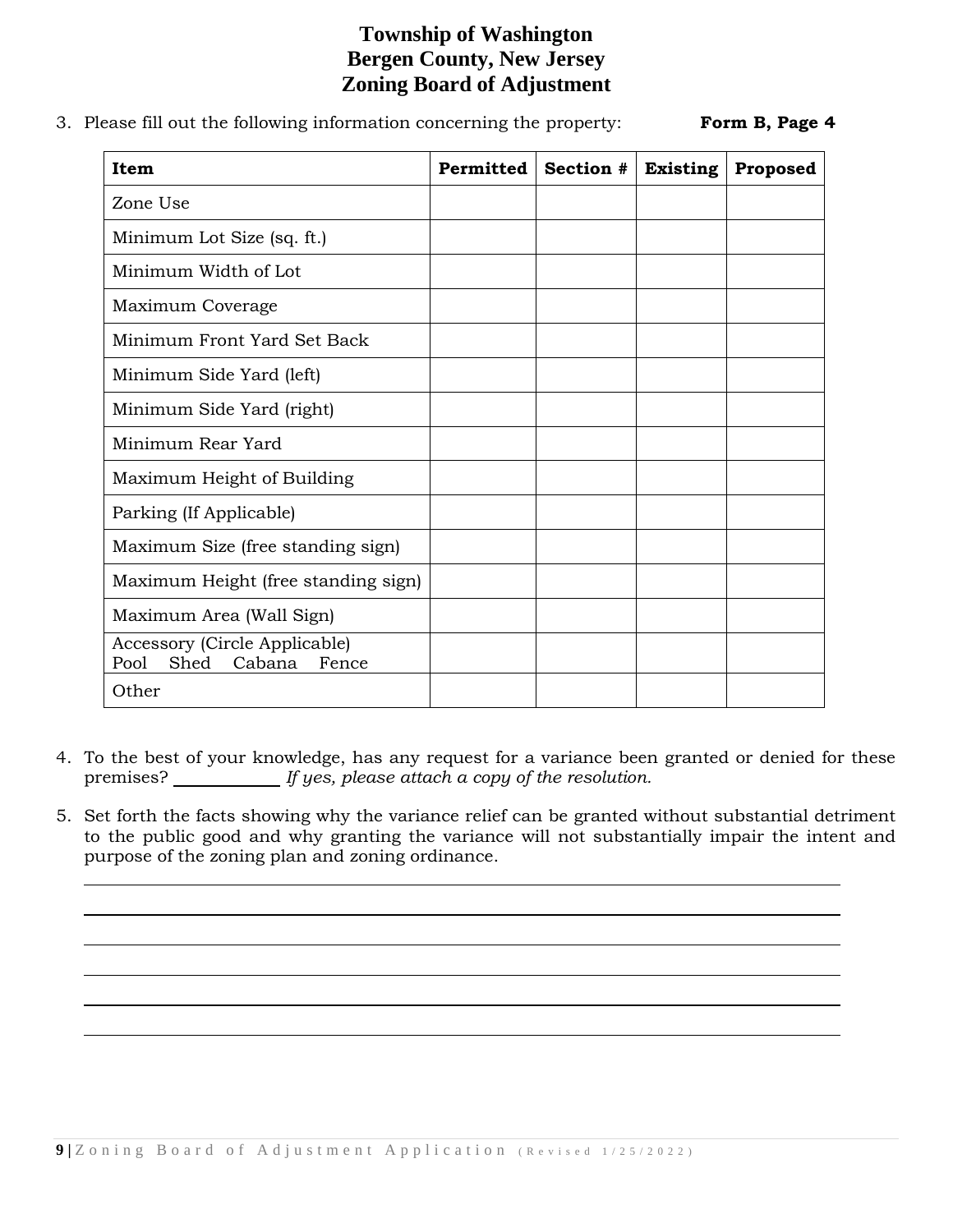#### **Form B, Page 5**

- 6. Has the Zoning Officer examined the plans for the proposed building and refused permission? \_\_\_\_\_\_ *If yes, attach a copy of the letter of denial.*
- 7. **SITE PLAN OR SUBDIVISION WITH A USE VARIANCE.** The applicant must submit fifteen (15) copies of each of the following:
	- a. Complete set of plans of any proposed building alteration(s)
	- b. A 200-foot radius map showing size of plot, bounding streets and all properties within 200 feet of each boundary with block and lot numbers and names of owners.
	- c. Architectural plans or equivalent (*All plans must be sealed by a licensed architect or engineer*).

I hereby certify that the above statements made by me and the statements contained in the papers submitted herewith are true. I am aware that if any of the statements are willfully false, I am subject to punishment.

> \_\_\_\_\_\_\_\_\_\_\_\_\_\_\_\_\_\_\_\_\_\_\_\_\_\_\_\_\_\_\_\_\_\_\_\_\_\_\_\_\_\_\_\_\_\_\_\_\_\_ Petitioner Date

#### AUTHORIZATION OF OWNER(S)

#### **(If anyone other than the owner of the property is making this application, the following authorization must be executed.)**

TO THE MEMBERS OF THE ZONING BOARD:

\_\_\_\_\_\_\_\_\_\_\_\_\_\_\_\_\_\_\_\_\_\_\_\_\_\_\_\_\_\_\_\_\_\_\_\_\_\_\_\_\_\_\_\_\_\_ is hereby authorized to make the within

application.

Owner 1 \_\_\_\_\_\_\_\_\_\_\_\_\_\_\_\_\_\_\_\_\_\_\_\_\_\_\_\_\_\_\_\_\_\_\_\_\_\_\_ Date: \_\_\_\_\_\_\_\_\_\_\_\_\_\_\_\_\_\_\_\_\_\_\_\_\_\_\_\_\_\_

Owner 2 \_\_\_\_\_\_\_\_\_\_\_\_\_\_\_\_\_\_\_\_\_\_\_\_\_\_\_\_\_\_\_\_\_\_\_\_\_\_\_\_ Date: \_\_\_\_\_\_\_\_\_\_\_\_\_\_\_\_\_\_\_\_\_\_\_\_\_\_\_\_\_\_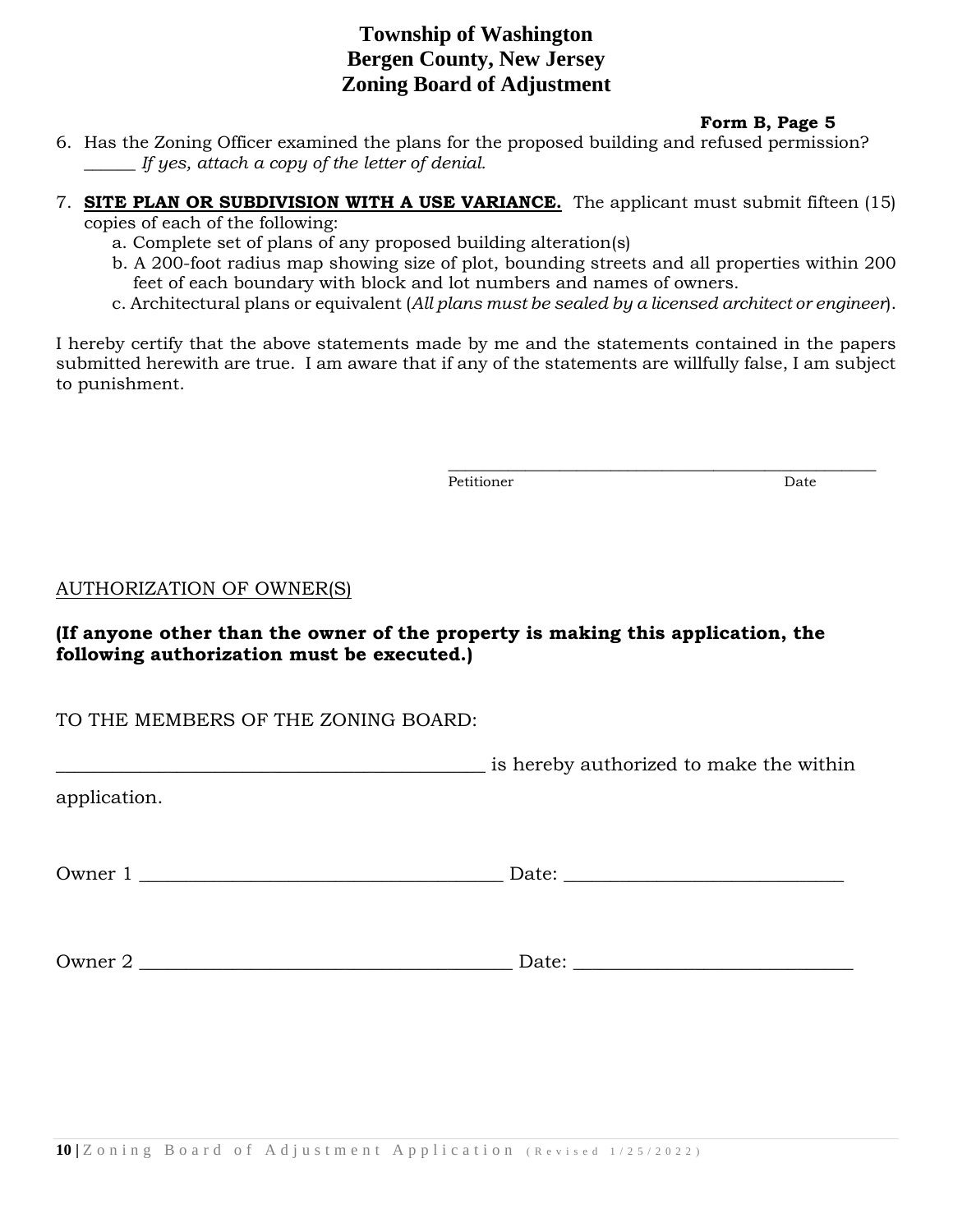**11** | Z o n i n g B o a r d o f A d justment Application (Revised 1/25/2022)

STATE OF NEW JERSEY )

COUNTY OF BERGEN )

of full age, being duly sworn according to law, on oath deposes and says that all of the above statements and the statements contained in the papers submitted herewith are true.

Sworn to and subscribed before me this  $\frac{1}{2}$  day of  $\frac{1}{2}$ , 20 .

Owner/Applicant Notary Public Notary Public

**AFFIDAVIT OF OWNERSHIP**

STATE OF NEW JERSEY ) SS. COUNTY OF BERGEN )

of full age, being duly sworn according to law, on oath deposes and says, that the deponent resides at in the Township of Washington, in the County of Bergen and the State of New Jersey, that \_\_\_\_\_\_\_\_\_\_\_\_\_\_\_\_\_\_\_\_\_\_\_\_\_\_\_\_\_\_\_\_\_\_\_\_\_ is the owner of fee of all that certain lot, piece or parcel of land situated, lying and being in the municipality aforesaid, and known and designated as number \_\_\_\_\_\_\_\_\_\_\_\_\_\_\_\_\_\_\_\_\_\_\_\_\_\_\_\_\_.

Sworn to and subscribed before me this \_\_\_\_\_\_\_\_\_\_ day of \_\_\_\_\_\_\_\_\_\_\_\_\_\_\_, 20\_\_\_\_\_\_\_\_.

Owner/Applicant Notary Public Notary Public Notary Public

**AFFIDAVIT OF APPLICANT Form C**

SS.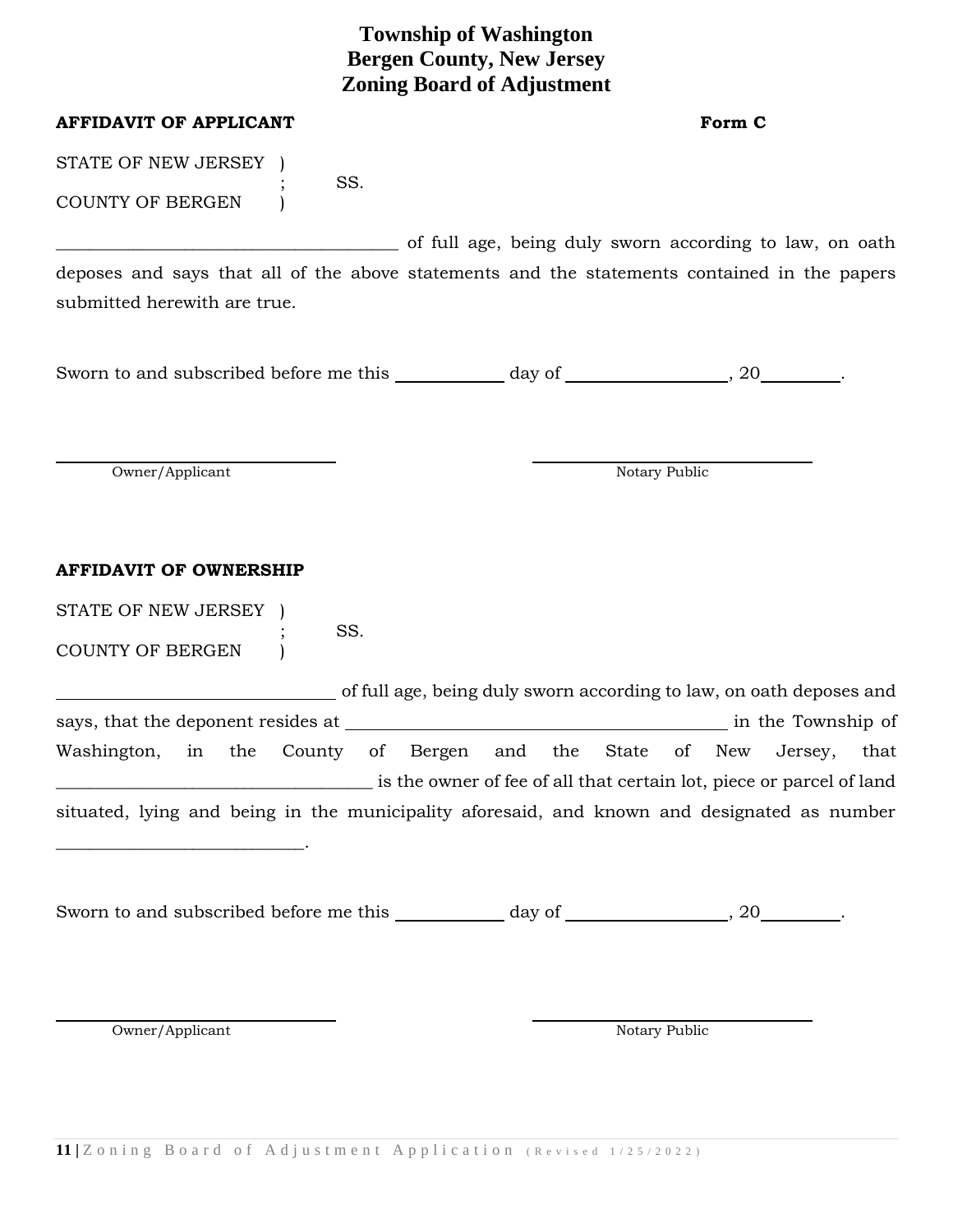#### REMITTANCE OF FEES

PLEASE NOTE THE FOLLOWING FEES ARE REQUIRED WITH THIS APPLICATION:

| ATTORNEY/PUBLICATION FEE:         | \$750.00 |
|-----------------------------------|----------|
| APPLICATION FEE:                  |          |
| 1. BULK/SIMPLE VARIANCE           | \$100.00 |
| 2. APPEAL ZONING OFFICER DECISION | \$100.00 |
| 3. USE VARIANCE                   | \$200.00 |
|                                   |          |

PLEASE MAKE BOTH CHECKS PAYABLE TO "Township of Washington"

## **OFFICE USE ONLY**

Date Fee Collected:

ATTY/PUB FEE: \$750.00 Check #:

APPLICATION FEE: Check #:

Signature of Board Secretary: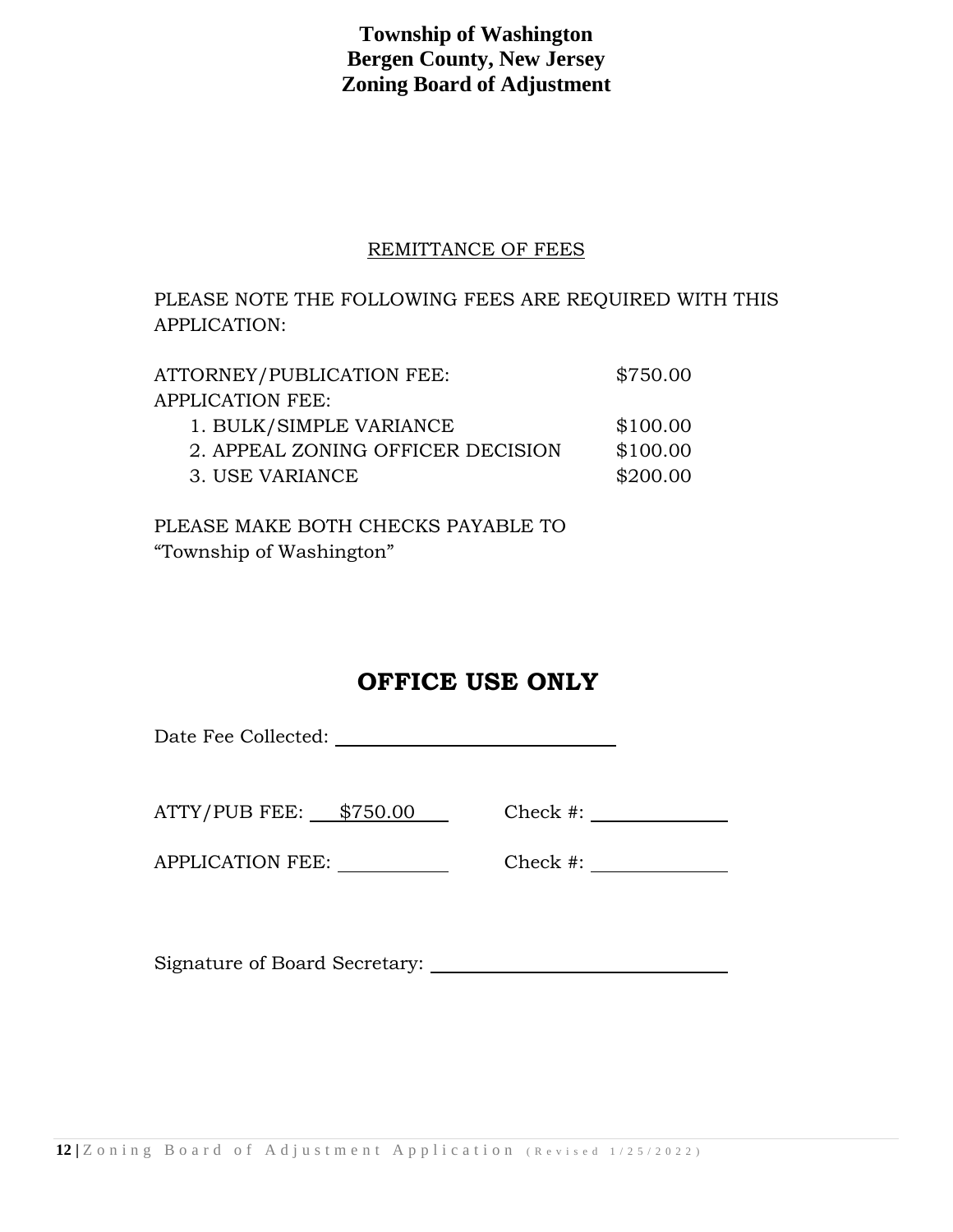**AFFIDAVIT OF SERVICE FORM E, PART 1** 

State of New Jersey County of Bergen

\_\_\_\_\_\_\_\_\_\_\_\_\_\_\_\_\_\_\_\_\_\_\_\_\_\_\_\_\_\_\_\_\_\_ of full age, being duly sworn according to law,

on his/her oath deposes and says that he/she resides at

In the \_\_\_\_\_\_\_\_\_\_\_\_\_\_\_\_\_ of \_\_\_\_\_\_\_\_\_\_\_\_\_\_\_\_\_\_\_\_\_\_, County of \_\_\_\_\_\_\_\_\_\_\_\_\_\_\_,

and the State of New Jersey and that he/she did on  $\qquad \qquad$ , 20, at least ten (10) days prior to hearing date, give personal notice to all property owners within two

hundred (200) feet of the property affected, located at \_\_\_\_\_\_\_\_\_\_\_\_\_\_\_\_\_\_\_\_\_\_\_\_

 $Block \#$   $Lot \#$ Said notice was given either by handing a copy to the property owner, or by sending said notice by certified mail. Copies of the registered receipts are attached hereto.

Notice was also served upon the Secretary to the Zoning Board of Adjustment for the Township of Washington.

A copy of said notices is attached hereto and marked "Exhibit A."

Notice was also published in either the Ridgewood News or the Bergen Record as required by law.

Attached to this affidavit and marked "Exhibit B" is a list of property owners within two hundred (200) feet of the aforesaid property who were served, showing the lot and block numbers of each property owner as same appear on the municipal tax map, and also a copy of the certified list of such owners prepared by the Tax Assessor of the Township of Washington, which is marked as "Exhibit C."

There is also attached a copy of the proof of publication of notice in either The Ridgewood News or The Bergen Record, which is marked "Exhibit D."

Sworn to and subscribed before me this day of , 20 .

Owner/Applicant Notary Public Notary Public

#### **Affidavit of Notification – Exhibit B FORM E, Part 2**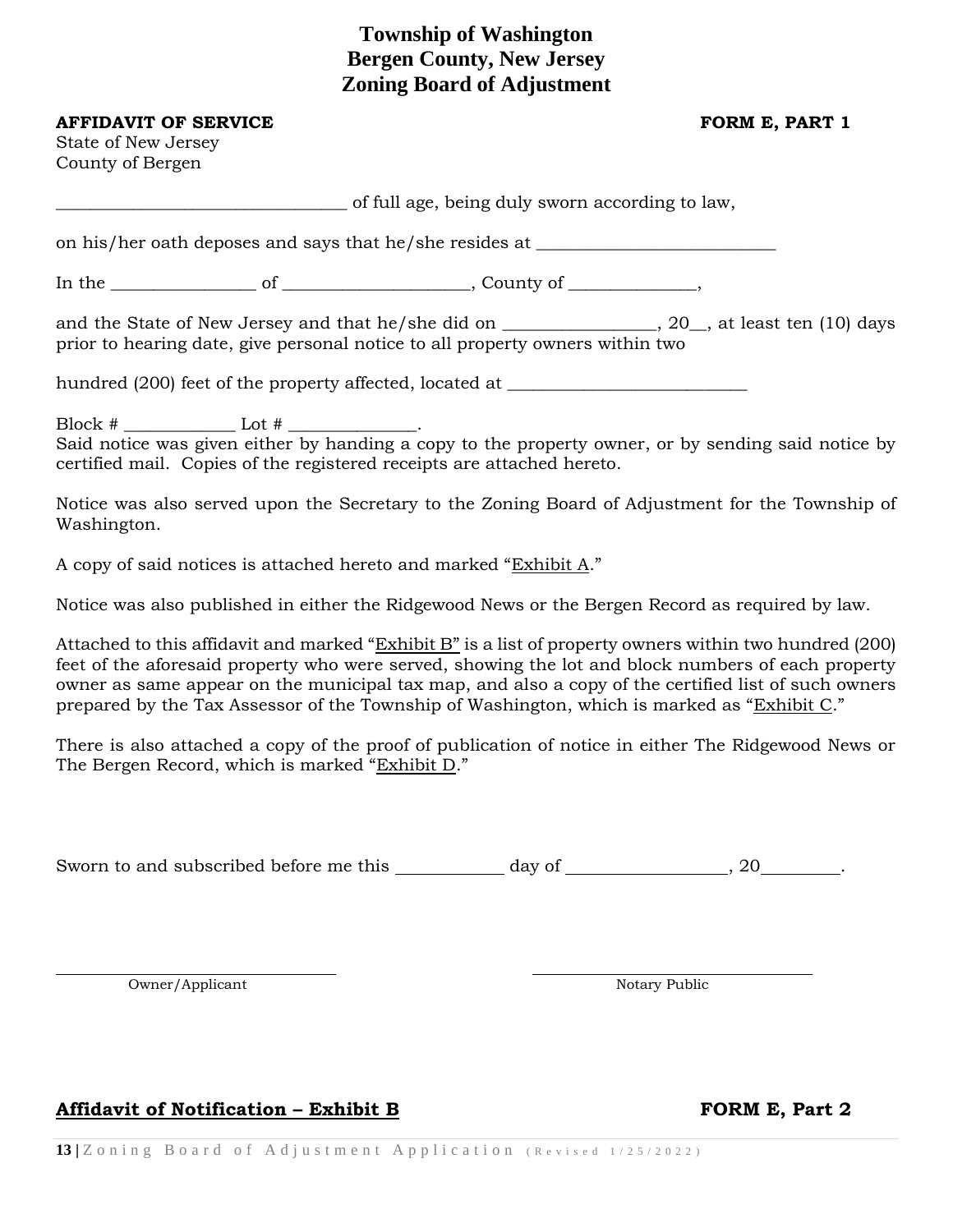This is to certify that the following owners of property within two hundred (200) feet of the property to be affected have been officially served with notice. *(Please attach a copy of the notice that was served – Exhibit A.)* 

| $\ensuremath{\mathsf{NAME}}$ | ADDRESS | PERSONAL<br>DELIVERY OR<br>REGISTERED MAIL | $\operatorname{DATE}$ OF<br>$\operatorname{NOTICE}$ | PROPERTY<br>OWNER(S)<br>INITIALS |
|------------------------------|---------|--------------------------------------------|-----------------------------------------------------|----------------------------------|
|                              |         |                                            |                                                     |                                  |
|                              |         |                                            |                                                     |                                  |
|                              |         |                                            |                                                     |                                  |
|                              |         |                                            |                                                     |                                  |
|                              |         |                                            |                                                     |                                  |
|                              |         |                                            |                                                     |                                  |
|                              |         |                                            |                                                     |                                  |
|                              |         |                                            |                                                     |                                  |
|                              |         |                                            |                                                     |                                  |
|                              |         |                                            |                                                     |                                  |
|                              |         |                                            |                                                     |                                  |
|                              |         |                                            |                                                     |                                  |
|                              |         |                                            |                                                     |                                  |
|                              |         |                                            |                                                     |                                  |
|                              |         |                                            |                                                     |                                  |
|                              |         |                                            |                                                     |                                  |
|                              |         |                                            |                                                     |                                  |

Sworn to and subscribed before me this \_\_\_\_\_\_\_\_\_\_ day of \_\_\_\_\_\_\_\_\_\_\_\_\_\_\_, 20\_\_\_\_\_\_\_.

Owner/Applicant Notary Public Research Applicant Notary Public Research Applicant Notary Public Research Applicant

Additional copies of this form may be used as needed.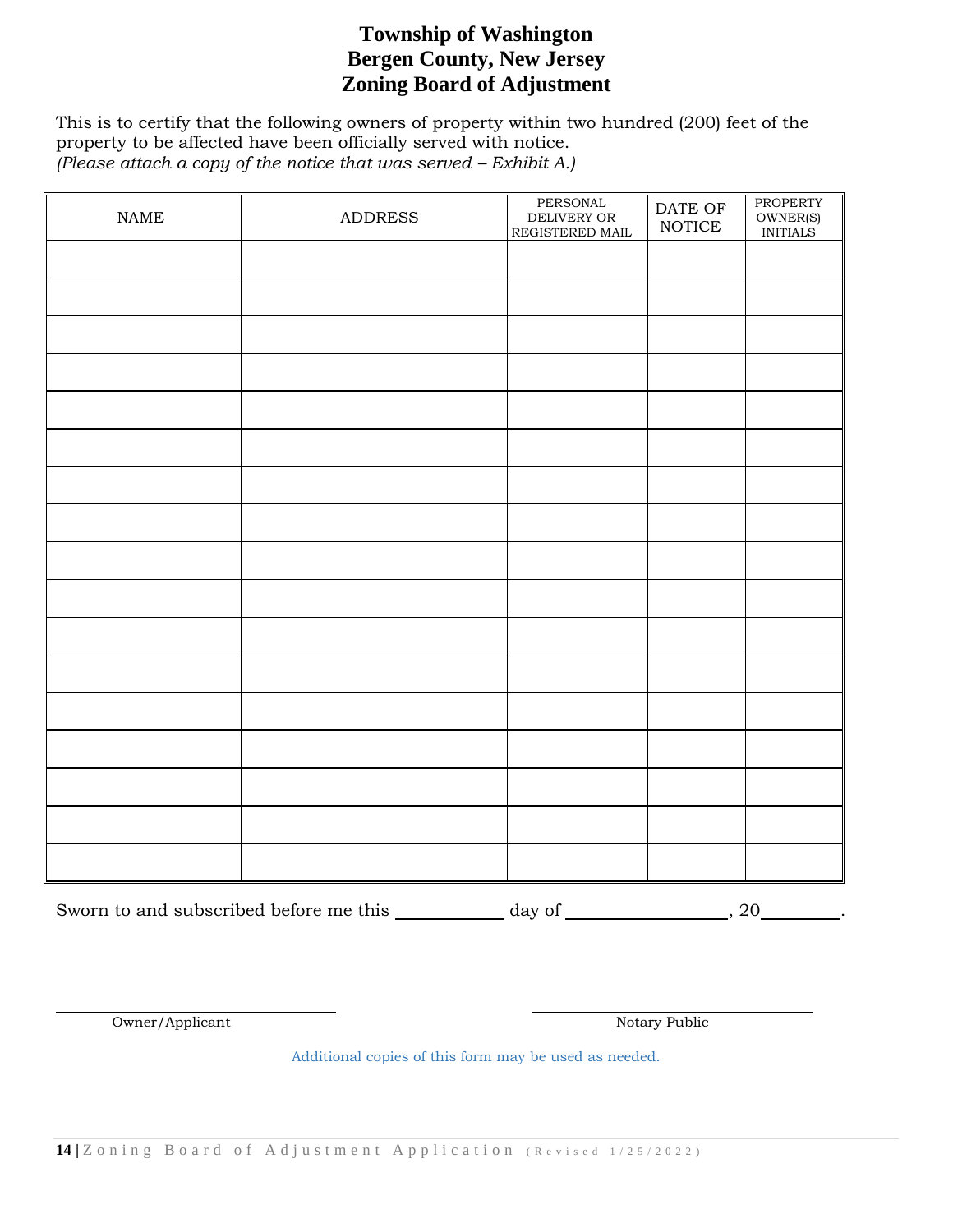#### **USE FOR THE NEWSPAPER**

#### TOWNSHIP OF WASHINGTON BERGEN COUNTY, NEW JERSEY ZONING BOARD OF ADJUSTMENT NOTICE OF VIRTUAL PUBLIC HEARING/PUBLIC NOTICE

Pursuant to the provisions of the Municipal Code of the Township of Washington and the provisions of N.J.S.A. 40:55D-12, notice is hereby given that

("applicant")**,** have filed an application with the Zoning Board of Adjustment of the Township of Washington seeking a variance at the property commonly known as

, also known as Lot  $\frac{1}{\sqrt{1-\frac{1}{n}}}$  in Block  $\frac{1}{\sqrt{1-\frac{1}{n}}}$  on the tax assessment map of the Township of Washington, from the provisions of Section(s) of the Zoning Ordinance of the Township of Washington which regulate(s) *(insert subject matter of code sections from which relief is sought)* in the Zone. The applicant (s) wish to *(insert general description of project and nature and extent of variance relief requested)*. The Applicant shall also seek such other variances and/or waivers of design standards as required by the Township of Washington, its engaged consultants and applicable ordinances of the Township of Washington.

A copy of the application and related documents are on file in the Office of the Secretary to the Zoning Board,  $(201)$ -666-1463 or [planningzoning@twpofwashington.us,](mailto:planningzoning@twpofwashington.us) and is available for inspection by appointment ONLY Monday thru Thursday, 9:00 a.m.- 4:00 p.m. or by visiting [www.twpofwashington.us,](http://www.twpofwashington.us/) Government Tab, ZB Applications to view online.

A virtual public hearing with respect to this application has been scheduled for Tuesday, , at 7:30 p.m. via ZOOM. All interested parties are invited to participate and be heard at that time.

For Information Only:

- 1. The subject property fronts on the (North, South. East, West) side of . (STREET NAME) 2. The dimensions of the subject property are feet in width by feet in depth.
- 3. Subject premises are located between and .

(STREET NAME) (STREET NAME)

*Insert Applicant Name Insert Applicant Address Insert ZOOM meeting information*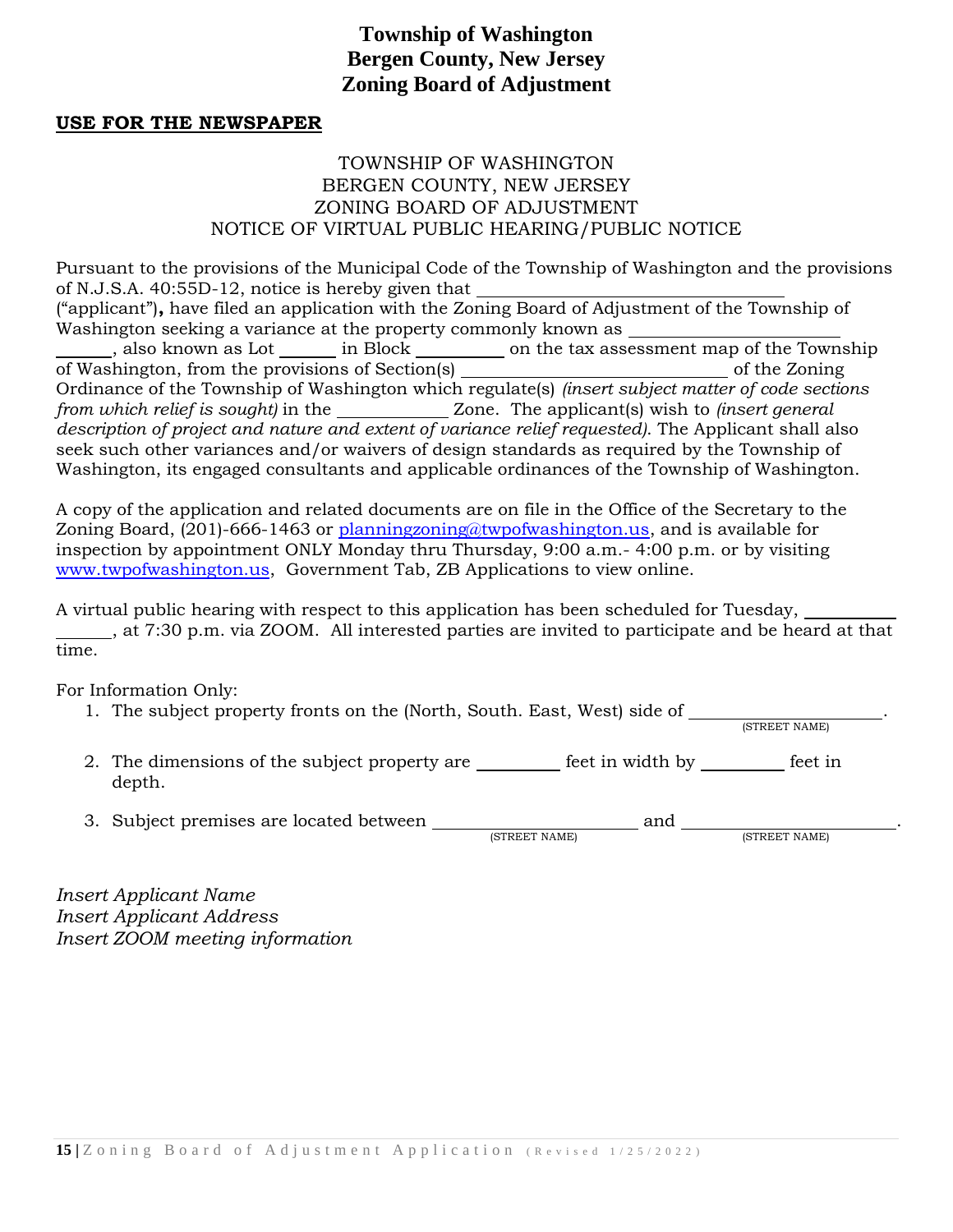#### **USE FOR 200' LIST: "Exhibit A"**

#### TOWNSHIP OF WASHINGTON BERGEN COUNTY, NEW JERSEY ZONING BOARD OF ADJUSTMENT NOTICE VIRTUAL HEARING ON APPLICATION

Pursuant to the provisions of the Municipal Code of the Township of Washington and the provisions of N.J.S.A. 40:55D-12, notice is hereby given that

("applicant")**,** have filed an application with the Zoning Board of Adjustment of the Township of Washington seeking a variance at the property commonly known as

, also known as Lot in Block on the tax assessment map of the Township of Washington, from the provisions of Section(s) of the Zoning Ordinance of the Township of Washington which regulate(s) *(insert subject matter of code sections from which relief is sought)* in the Zone. The applicant (s) wish to *(insert general description of project and nature and extent of variance relief requested)*. The Applicant shall also seek such other variances and/or waivers of design standards as required by the Township of Washington, its engaged consultants and applicable ordinances of the Township of Washington.

A copy of the application and related documents are on file in the Office of the Secretary to the Zoning Board,  $(201)$ -666-1463 or [planningzoning@twpofwashington.us,](mailto:planningzoning@twpofwashington.us) and is available for inspection by appointment ONLY Monday thru Thursday, 9:00 a.m.- 4:00 p.m. or by visiting [www.twpofwashington.us,](http://www.twpofwashington.us/) Government Tab, ZB Applications to view online.

A virtual public hearing with respect to this application has been scheduled for Tuesday, , at 7:30 p.m. via ZOOM. All interested parties are invited to participate and be heard at that time.

This notice is being sent to you as the owner of the property within 200 feet of the property, which is the subject of this application or as a person or entity otherwise entitled to this notice.

For Information Only:

| (STREET NAME)               |  |
|-----------------------------|--|
| feet in width by<br>feet in |  |
| (STREET NAME)               |  |
|                             |  |
|                             |  |
|                             |  |
|                             |  |